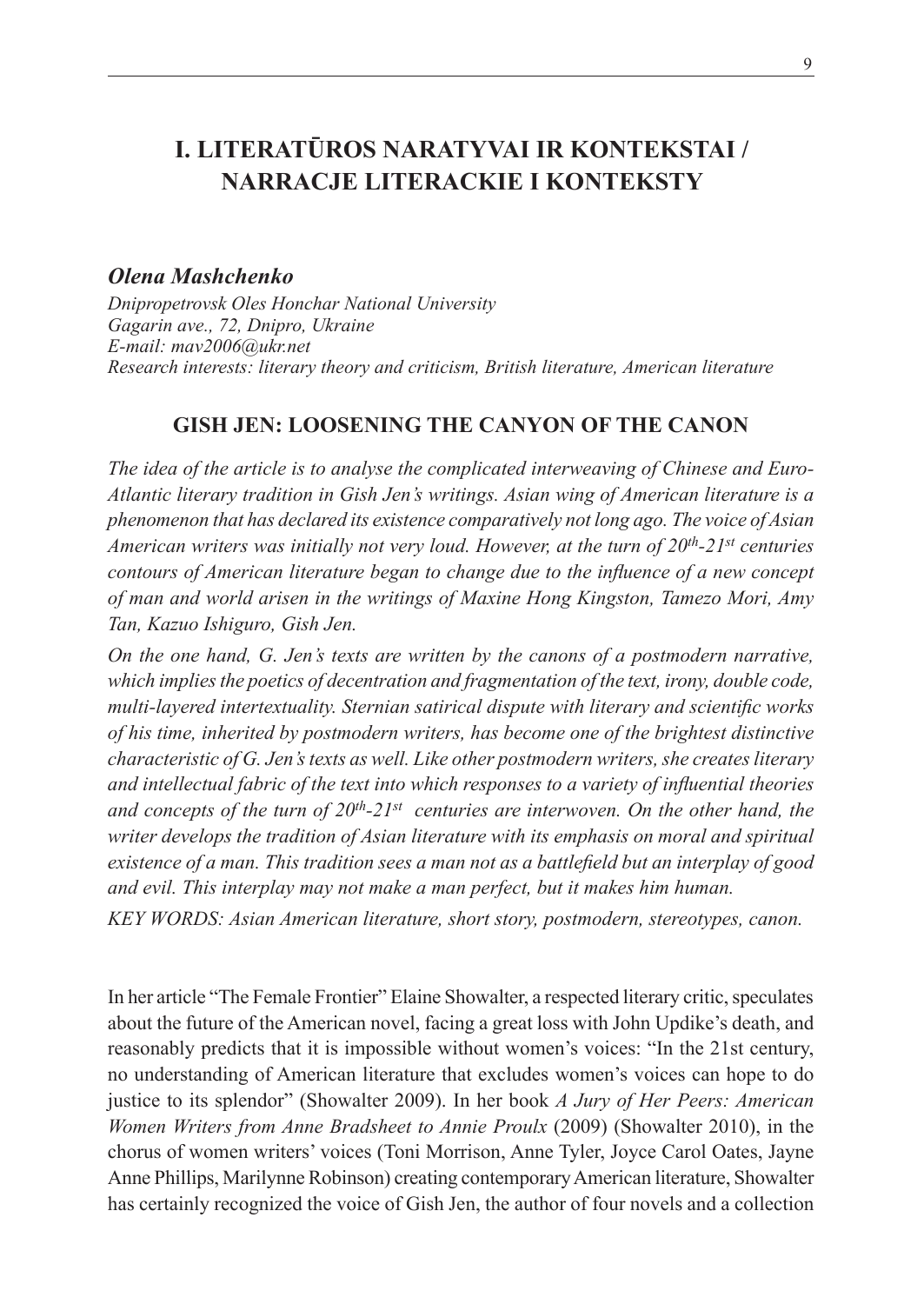of short stories. Paying tribute to her talent as a writer, the literary critic does not only mention her name in the same breath with "highbrow" American women writers but also makes perhaps the most important step towards the recognition of her merits, rejecting the definition of "Asian American writer", though G. Jen is "only the second" generation of the Chinese in America, and the material and subject matter of most of her writings are traditionally reviewed by researchers in the narrow vein of Asian American discourse.

The definition of a writer as "Asian American" up till now has been regarded as some kind of a compromise, a concession to look "beyond the hyphen": from "Asian-American" to "Asian American". It can be understood as an attempt to include the writings of Louis Chu, Maxine Hong Kingston, John Okada, Frank Chin, Amy Tan, Don Lee, Susan Choi, universally praised by readers and literary critics, within the general context of American literature. Nevertheless, by the second half of the twentieth century it has contributed to the emergence of not only "literary" but also "critical Chinatown" in the Euro-Atlantic literary discourse: Elaine Kim's groundbreaking study "Asian American literature: An Introduction to the Writings and their social context" (1982), which was a breakthrough in the Asian wing of American literature, has long been in sight only of Asian American literary critics. Meanwhile, E. Kim stipulates from the very beginning that the term "Asian American" is a disputable one, pointing out that it is merely "more precise" than "Oriental" (Kim 1982: iv). She claims that the first and foremost purpose of her research is to demonstrate common features as well as differences in the writings of American authors of different ancestry, including those born in America, "… within the context of a shared American experience" (ibid.). The key point of E. Kim's study is obviously to answer not only topical but also vital question of the contemporary literary criticism: what creates this context – a common origin or a common language? Contemplating this question, E. Kim draws on Maxine Hong Kingston's writing experience and clarifies that Kingston as well as other Asian American authors faces the challenge of preserving the artistic integrity of their writings and at the same time be understood by readers who have different cultural experiences (ibid.: ix). It is clear therefore (even though it is not specifically articulated in the work) that E. Kim's understanding of common language is much broader than just the language of communication, and she mainly implies **literary (aesthetic) language** that can convey "American experience" shared both by a writer and a reader. Success of the writings by Don Lee, Kazuo Ishiguro, Susan Choi and Gish Jen supports this point of view.

G. Jen's texts are written by the canons of a postmodern narrative, which implies the poetics of decentration and fragmentation of the text, irony, double code, multi-layered intertextuality. In her texts, especially in the first novels "Typical American" (1991) and "Mona in the Promised Land" (1996), scholars reasonably trace sophisticated communication with the novels of Laurence Sterne – оne of the forerunners of Postmodernism. Sternian satirical dispute with literary and scientific works of his time, inherited by postmodern writers, has become one of the brightest distinctive characteristic of G. Jen's texts as well. Like other postmodern writers, she creates literary and intellectual fabric of the text into which responses to a variety of influential theories and concepts of the turn of  $20^{th} - 21^{st}$  centuries are interwoven (from Structuralism, Deconstruction,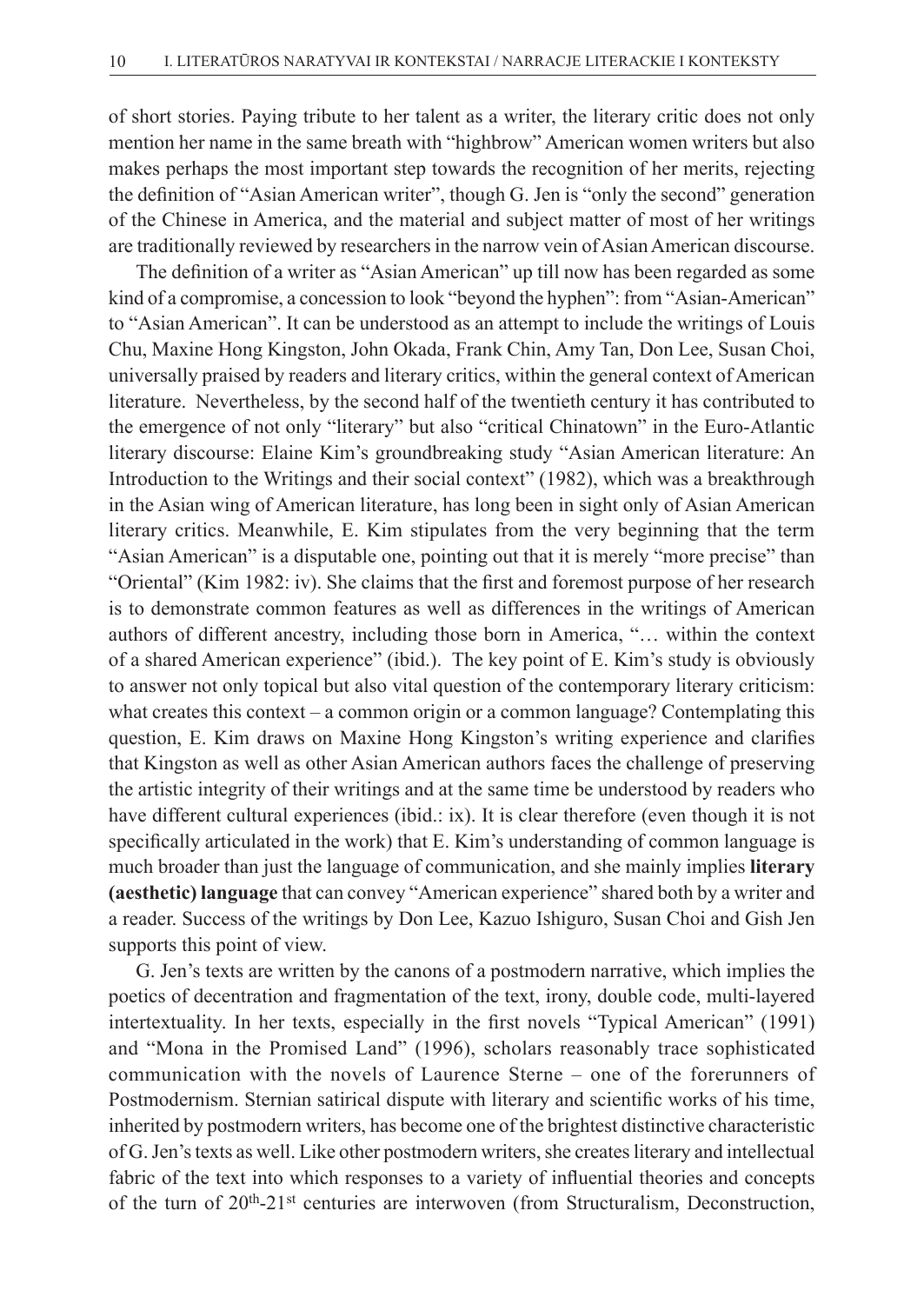the concepts of "death of the author" and hypertext explored by postmodern writers to Orientalism, Postcolonialism, Multiculturalism and Womanism argued by G. Jen).

Moreover, the intellectual component in G. Jen's texts is either suggestive: it recurs, repeatedly mirrors and changes modes – from the tragic to sentimental and ironic; or it can be intentionally focused and fragmented – as an emotional discussion with the theoretical, historical and literary tradition, as, for example, in the novel "Mona in the Promised Land" (1996), or in the short stories "The White Umbrella" (Jen 1984) and "Who's Irish?" (Jen 1999).

A vivid example of this is "The White Umbrella", one of the first short stories written by G. Jen. It can be read as a reasoning of Jacques Derrida's "white mythology" that he understood and argued as a mythology of "the white man", as "...a universal rational foundations of peace" ("Reason") (Derrida 1974) (the concept later borrowed by the Postcolonial theory (Young 2004)). It can either be understood as an allusion to the colour semantics in the novels of African American writers Toni Morrison "The Bluest Eye" (1970) and Alice Walker "The Color purple" (1982) that challenges the ability of colors "belong" to any race.

However, G. Jens's texts differ from those of Western postmodern writers John Barth, Julian Barnes, Julio Cortazar, Umberto Eco, whose sparkling polemics with theorists, who had generated humanitarian background of Euro-Atlantic space of the late twentieth century, resembles the intellectual fireworks with intellectual component sometimes to compete with the literary one. Intellectual polemic bitterness in G. Jen's writings is softened by their richness with universal themes of love and loyalty, loneliness, friendship, dignity and compassion.

Thus, the poetics of the short story "Who's Irish?" actually focuses on repetition and ironic literary play upon themes and constructs typical both for Asian American literature since the mid-twentieth century (Louis Chu, Toshio Mori, Hisaye Yamamoto, Jessica Hagedorn, Maxine Hong Kingston, Amy Tan) and a variety of sociological and anthropological theories, Postcolonialism and Multiculturalism, ethnic studies and Asian American literary criticism, such as mimicry, cultural assimilation and hybridization, hybrid identity and racial discrimination, etc. By building the plot of the story on the issues that have become recognizable and symbolic for Asian American discourse ("generation gap", discrimination, and identification), G. Jen develops postmodern tradition of double coding, provoking the unprepared reader and critic to reading superficial, transparent sense.

But in fact almost nothing is Asian American in this short story – neither the mode and the narrative, nor the plot and the characters. Like there is no, even unintended, association with Ernest Hemingway's "Cat in the Rain" in Donald Barthelme's short story "Chablis" (1987), because it is ruined already by the first sentences "My wife wants a dog. She already has a baby" (Barthelme 1989). The text unfolds a scene of "generation gap" typical to the late twentieth century Asian American literature. Meanwhile, unlike in Asian American literature that inherited the Asian tradition of depicting reunion of "roots and leaves" there is no final reconciliation of parents and children (justified in Amy Tan's "The Joy Luck Club" (1989) and destroying the unique for Sino-American literature satirical optics of Louis Chu's novel "Eat a Bowl of Tea" (1961)). In G. Jen's text, the conflict between parents and children finally is not only exhausted, but also deliberately brought to its logical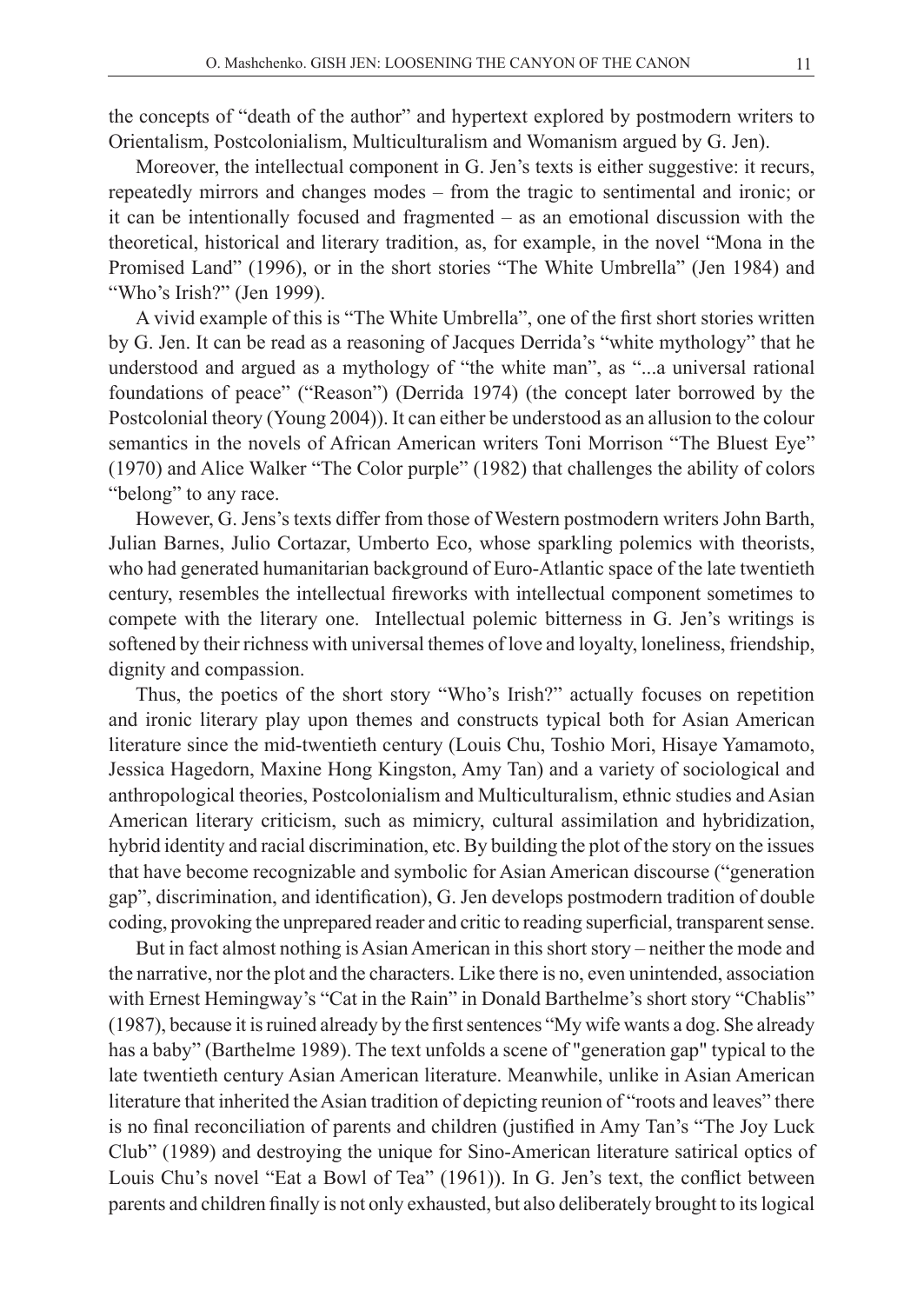conclusion, which is manifested by the plot of the short story as well as lexically and stylistically. Implicit conflict between the protagonist with her "fierce" daughter Natalie turns into direct confrontation with her "wild" granddaughter Sophie and finishes, as a matter of fact, with the expulsion of the protagonist from her daughter's family.

Thus, like in the above-mentioned D. Barthelme's short story, which "sounds like" Hemingway's writings for an inattentive reader, but presents non-Hemingway's poetics, the theme of "generation gap" in G. Jen's short story is argued from the very beginning. Actually, G. Jen's story begins with memories of the 68-year old protagonist on confrontations that happened many years ago with gang members, who came for protection money. At the same time it becomes clear that she was at enmity not only with them – busboys, cooks, even her husband were afraid of her. Now she is especially suspicious about Irish so she does not try to get across to her in-laws. There has not been a single person in her life with whom she lived peacefully: she is not even able to listen to her beloved granddaughter. Hence, her tragedy is not connected with the "generation gap" but caused by her own confrontational character.

The theme of racial and cultural discrimination, raised by the Postcolonial theory wave, emerges in the story ironically-suggestively, and together with the theme of "generation gap" has become the recognizable marker due to which G. Jen's writings are considered exclusively within the Sino-American literature. However, the theme of racial discrimination is depicted in the story in a different way. It is revealed not directly, through depiction of drama of a talent death as in a short story "The Legend of Miss Sasagawara" by Hisave Yamamoto, or а complicated maze of family relationships as in the novel "Dogeaters" by Jessica Hagedorn, or undisguised arrogance of an American Embassy officer towards a junior officer as in the novel "Country of Origin" by Don Lee. It is revealed as if reflected in the mirror – through own racial and cultural prejudices of the protagonist.

Principles of cultural differentiation ingrained in the mind of a 68-year old Chinese woman distinguish only two poles of "friend or foe" in her world pattern. Disbelief, suspicion of all white-skinned Americans in the case of the Irish is even more aggravated. Being unable to understand the reasons for her prejudices against the Irish, the protagonist finds nothing better than to recall the long-standing rivalry between the Chinese and the Irish during the construction of the First Transcontinental Railroad in the United States in the late 19th century.

Intercultural conflict within the Sino-Irish family is escalated due to the fact that the Shea family is also not devoid of discriminatory attitudes towards the non-white Americans. This is best reflected in the episode with the Shea family discussing little Sophie's brown skin in the presence of the protagonist: "They say, It seems like Sophie should be color in between Nattie and John. Seems funny, a girl named Sophie Shea be brown. But she is brown, maybe her name should be Sophie Brown. …nothing the matter with brown. They are just surprised" (Jen 1999: 6).The Shea family members' ridiculous attempts to be highly civilized and politically correct excellently demonstrate their obsession with racial issues. They do not even notice that all these phrases: "color in between", "marrying down", or "Nattie was just as good as white" sound an insult to the intelligent, resolute, and well-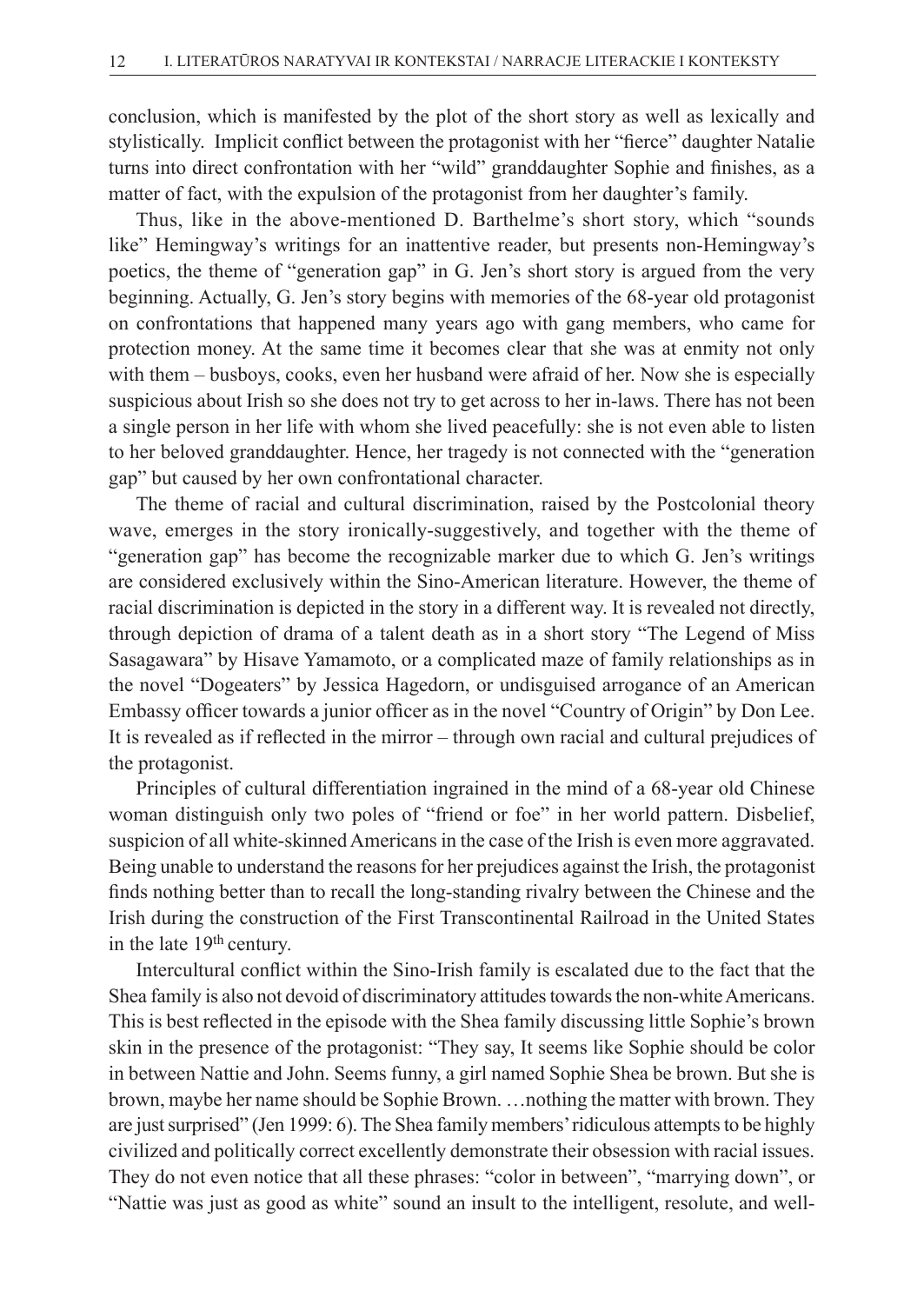versed Chinese woman. And she stops this "Christmas-tree train" once and for all. In her younger years she protected her restaurant, pressing the painful point of her compatriots who claimed her business, with the arguments about "a filial son". Being old she rescues the dignity of her granddaughter without further ado, using phrase destructive to every male: "Maybe John is not her father, I say one day, to stop the train. And sure enough, train wreck. None of the brothers ever say the word *brown* to me again" (Jen 1999: 6–7).

All three generations of women demonstrate stark contrast with the Confucian's concept of a virtuous wife. The protagonist and her daughter do not agree to male dominance and determine their own way of life. Little Sophie, who derived her character from her grandmother and mother, is initiative, creative and independent. The poetics of female images in G. Jen's writings is different compared to earlier Asian American literature (Louis Chu, Maxine Hong Kingston, Amy Tan). Reading E. Tan' novels we speak of "*challenging stereotypes"*. One of the core poetical principals of Jen's narrative is "*overturning stereotypes*". It is in G. Jen's texts that the first generation of Chinese immigrants is depicted as not only battling to survive and concerned about their own identity in a hostile environment, but also building a successful business ( protagonist in "Who's Irish?", mama Wong in "The Love Wife"). Chinese wives are socially active (Mona in "Mona the Promised Land"), prudent, successful and take family management in their hands (Helen in "Typical American", Natalie in "Who's Irish?"). Chinese unmarried sister rejects the babysitting role in her brother's family, building a successful career, and at the same time giving all the forces and means to support the unfortunate brother (Teresa in "Typical American"). American woman, on the other hand, accepts the role of the "unloved wife", abandons her promising career in favour of bringing up children just to keep the family together, accepts meekly the humiliating nickname "Blondie" and honours the elders, being reconciled to the unchallenged leadership of her Chinese mother-in-law in their family (Jenny in "The Love Wife").

# **Conclusion**

The literary heritage of the writer, along with the texts of British writer Kazuo Ishiguro, is a bright illustration of conscious "loosening" of the Western literary canon. In G. Jen's novel "The Love Wife" it is conveyed allegorically through the "Chinese versions of stories" and "Chinese versions of songs" that every Western child knows, as well as new Chinese version of Western names created by Lanlan. Thus, the Western tradition of "telling stories" acquires a different poetical paradigm and G. Jen's texts should be regarded as a kind of reflection of Pearl Buck's writings. Being recognized both an American and Chinese writer P. Buck gave the world a unique literary phenomenon – the novels "Good Earth" and "Sons" in which a "Chinese story" is told according to the canon of the Old Testament, with its emphasis on the secondariness of artistic, aesthetic, and hence – reticence of artistic devices.